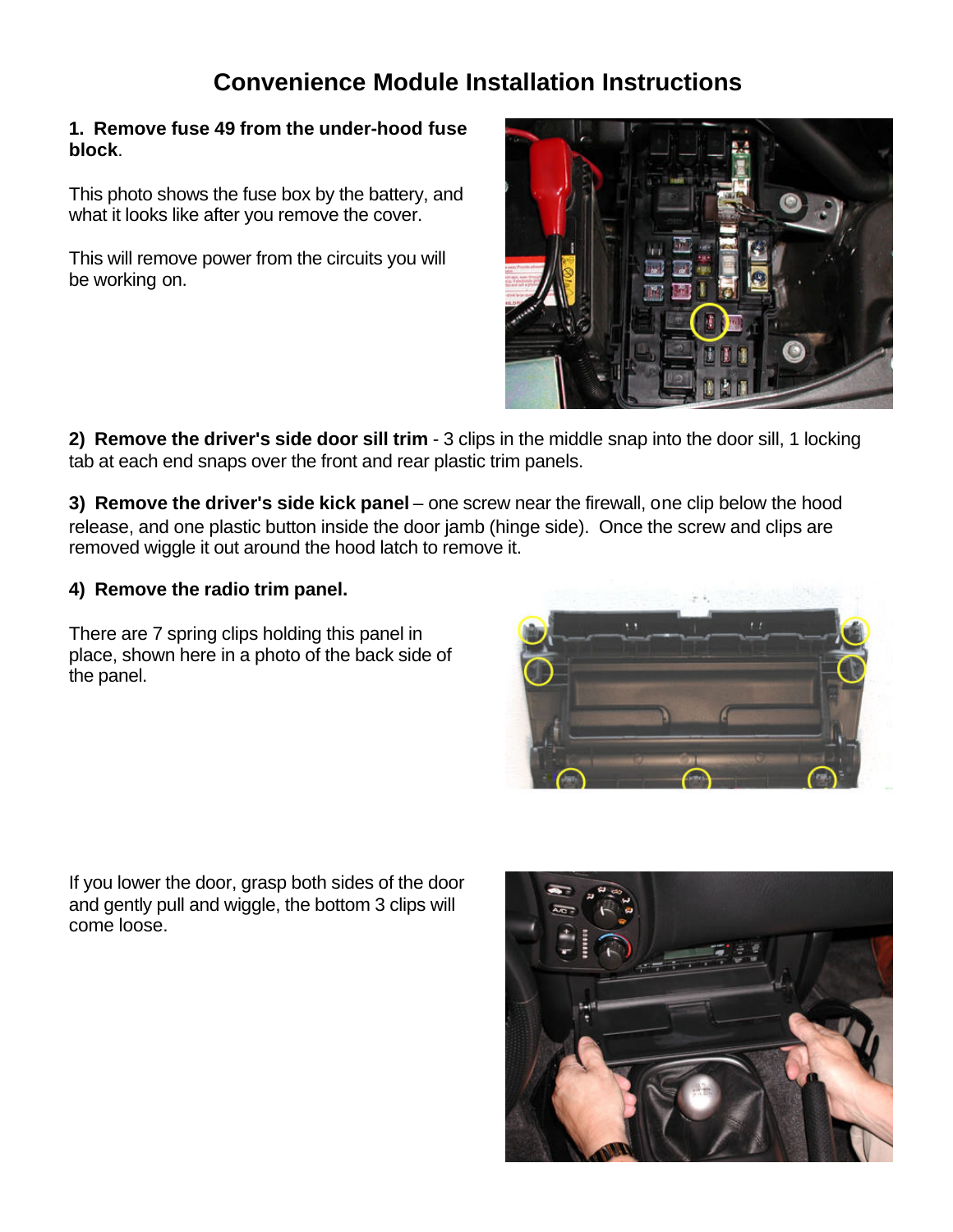I usually use a small pry bar to coax the top clips loose, but you can get them loose just by careful pulling on the door and sides of the trim panel. Go slow, they will come out without too much effort.

#### **5) Remove the passenger side dash access cover.**

You can reach behind the dash to help loosen the clips. It's easier if you start at the bottom and go up. This photo shows the back side of the access panel so you can see where the clips are

### **6) Remove the console cover**

There are 8 spring clips as shown here. You can use a small pry bar like mine or just use your fingers. If you start at the rear it's easier.

Tilt up the rear of the cover and unplug the ROOF and HAZARD switch connectors, shown here.

They have locking tabs you must release first, so don't yank too hard till you depress the tab.

You can rotate the cover 90 degrees to the left to move it out of your way, that way you won't have to remove the shift knob









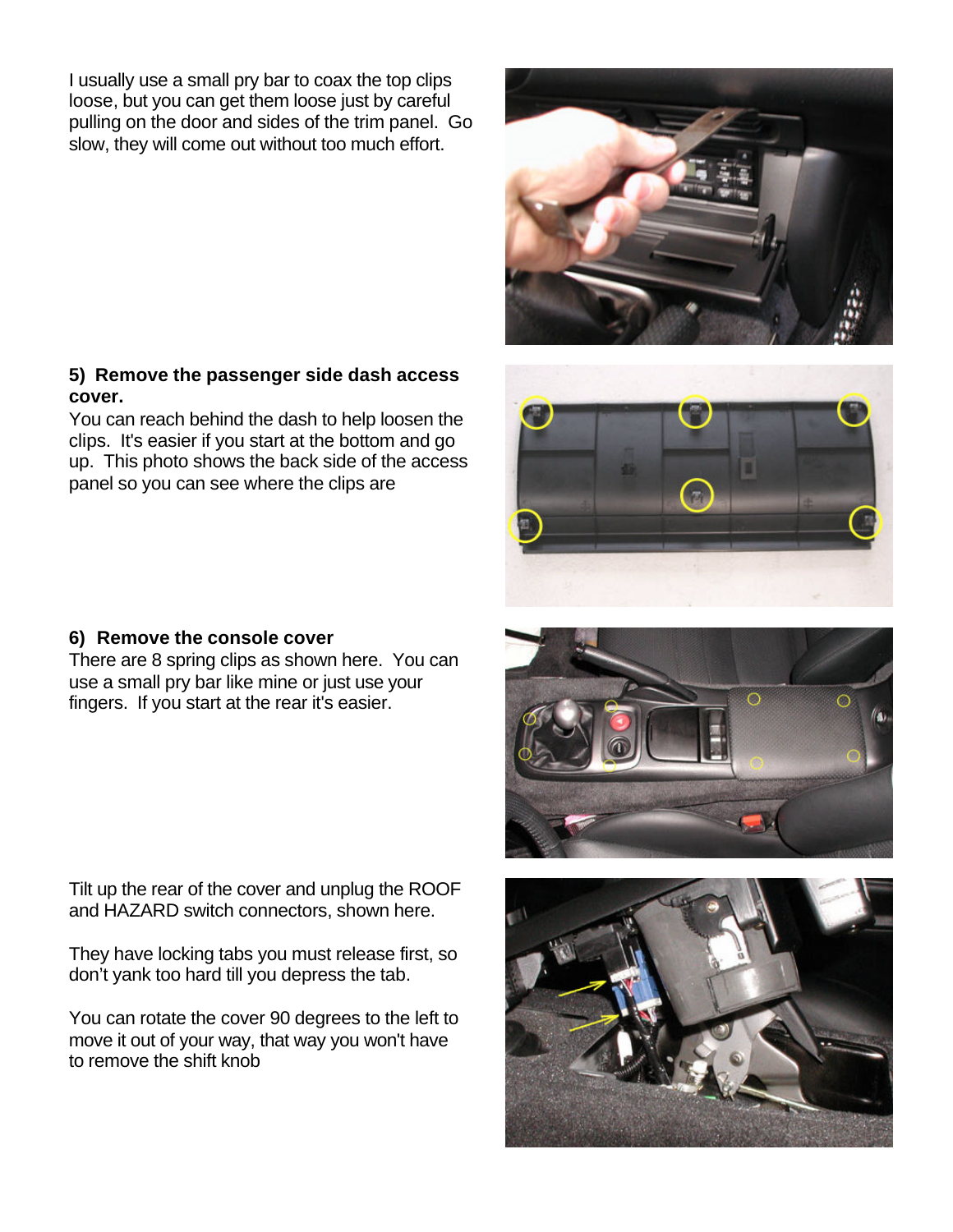#### **7) Run the four 6' wires from the console to under the dash.**

These are yellow, white, green, and black if you're using my colors.

You can fish the wires through using two coat hangers or stiff wires with hooks on the ends. Push one wire from the right side of the shifter hole (outside of the foam collar) to up under the radio. You should be able to see the end of the wire by looking down through a hole just below and in front of the radio. Hook the wire with your fishhook, and pull it through.

Run the yellow wire over to behind the passenger dash. Run the rest of the 6' wires over to the driver's foot well area.

## **8) Connect the 4 new wires as follows:**

**Yellow** - to pin 14, yellow wire, on connector B of the Convertible Top Module. This is behind the passenger access cover you removed.

You must cut the wire on pin 14 a few inches from the Convertible Top Module, and connect the new wire to the module. Insulate the other end of the cut wire, or put a mating insulated connector on it so you can return the wiring to normal if you decide to.

Here's a close-up of the Convertible Top Module showing where I cut the yellow wire, attached a connector, and spliced into it with the yellow wire from the Convenience Module.





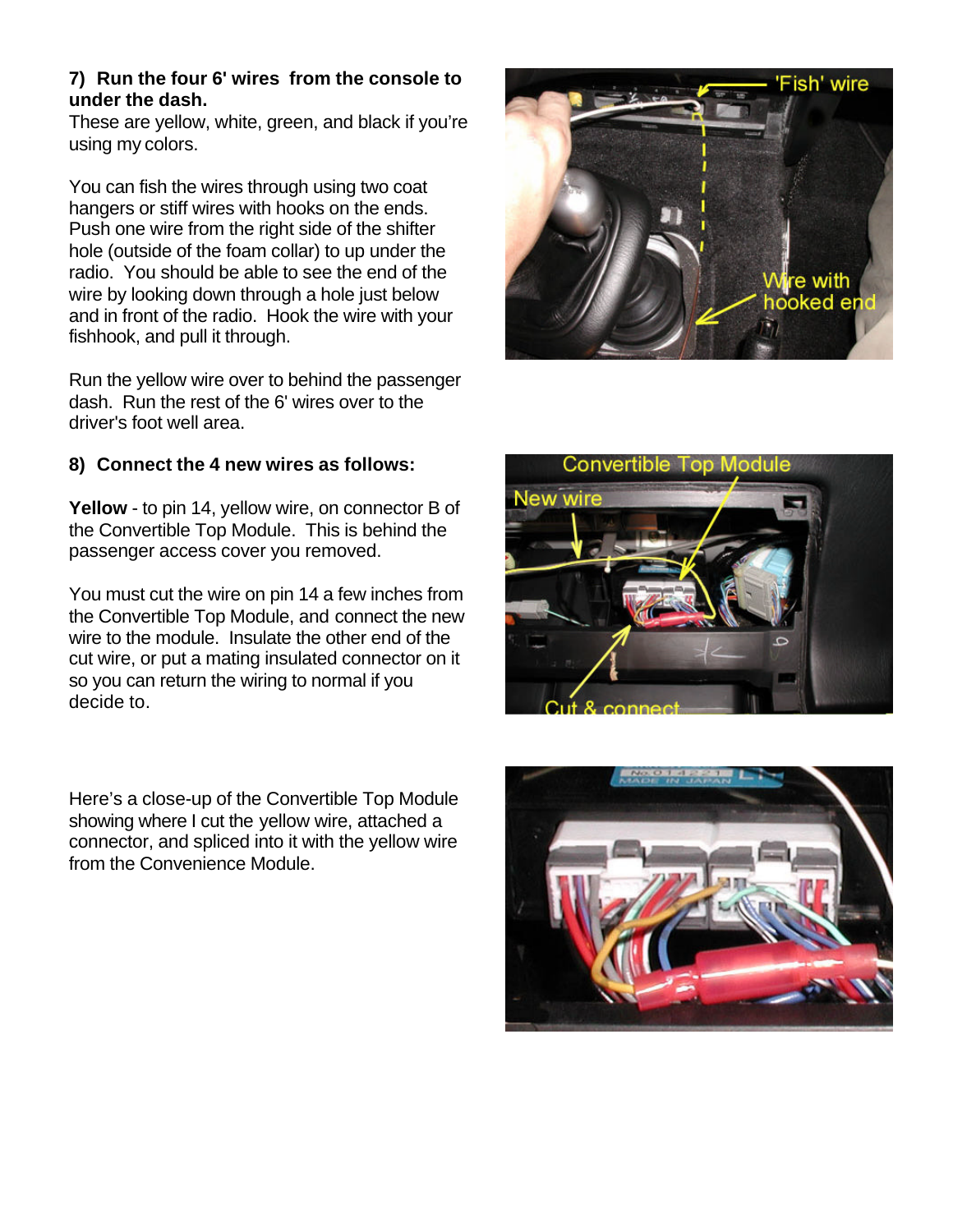#### **Continuation of step 8, connecting the wires under the dash:**

**Black** - to pin 4, black/yellow wire, on connector 501. Use a 'tap-in' connector, do not cut the wire on connector 501

**White** - to pin 3, white wire, on connector 502. Use a 'tap-in' connector, do not cut the wire on connector 502

**Green** - to pin 16, green/black wire, on connector 502. This one is tricky. C502 connects the driver's door wire harness to the car wire harness. You need to cut the green/black wire, and make your connection to the wire that leads into the door, NOT the wire that goes to the car wire harness. Put a mating insulated connector on the wire that goes to the car wire harness, so you can return the wiring to normal, if you decide to. There is no connection to the cut end of the green/black wire that goes to the car wire harness



Layout of pins on connector 501:

|  | $112$ $13$ |                      | 56161 |  |
|--|------------|----------------------|-------|--|
|  |            | 7 8 9 10 11 12 13 14 |       |  |

Layout of pins on connector 502:

|  | 1   2   <mark>3  </mark> 1 4 |  | 5 6 7 8 |  |  |
|--|------------------------------|--|---------|--|--|
|  | 9 10 11 12 13 14 15 16 17 18 |  |         |  |  |

**9) Dress the wires under the dash, and pull any slack back into the console**. Leave enough wire to comfortably wire the Convenience Module, but not too much, as the excess will have to be tucked into the 'tunnel' on the right side of the shifter

**10) In the console, connect your four new wires to the Convenience Module as follows: Green & yellow** wires - to terminal 6, (+12 volts out). **Black** - to terminal 7, (trunk output). **White** - to terminal 8, (door unlock output).

**11) Slip the 3" long piece of heat-shrink tubing over the module** and a few inches up the 4 new wires. This will keep it out of the way till you're finished wiring**.**

**12) Connect the 18" wires to the Convenience Module as follows:**

**red** - to terminal 1, (+12 volts input) **blue** - to terminal 2, (top down input) **orange** - to terminal 3, (ignition input) **green** - to terminal 4, (top up input) **white** - to terminal 5, (parking brake input) **black** - to terminal 9, (ground input) **yellow** - to terminal 6, (+12 volts output). There will be 3 wires on terminal 6, two yellow and one green.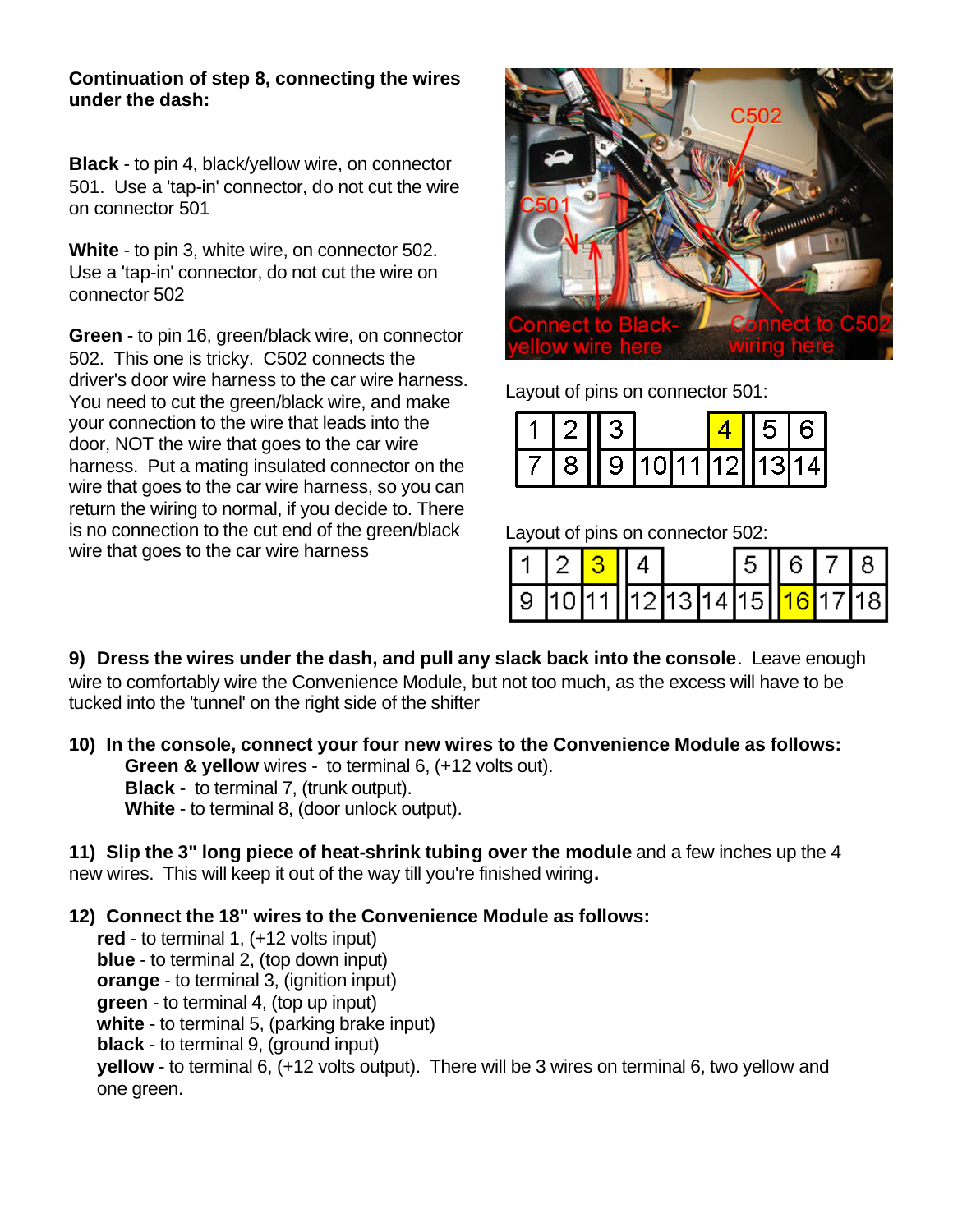### **13) Connect the 18" wires in the console:**

You can trim the length of the wires if needed, bearing in mind the final position of the module inside the 'tunnel' next to the shifter. If you want a neater installation, use the 'solder and tape' method instead of tap-in connectors.

**white** - to the green/white wire going to the BRAKE switch, using a 'tap-in' connector. Do not cut the green/white wire. **black** - remove the forward mounting bolt for the parking brake, and using a 5/16" ring terminal on the wire, connect it under the bolt and re-tighten.

**red** - to the white/black wire on pin 6 of the HAZARD connector, using a 'tap-in' connector. Do not cut the white/black wire.

Pin layout of HAZARD connector shown here:

**blue** - to the red/black wire on pin 1 of the ROOF switch, using a 'tap-in' connector. **green** - to the red/yellow wire on pin 2 of the ROOF switch, using a 'tap-in' connector **orange** - Cut the black/white wire, pin 3 on the ROOF switch, a few inches from the connector, and connect the orange wire to the wiring harness side of the black/white wire. **yellow** - connect to the connector side of the cut black/white wire on the ROOF switch



|   |  |   | J | ∸ |
|---|--|---|---|---|
| 5 |  | 8 | 9 |   |

Layout of pins on the ROOF connector:



#### **Stop here and perform the Test Procedures on the last page before completing the rest of the installation. After a successful test, come back and complete step 14.**

#### **14)Finish the install:**

Slide the heat-shrink tubing over the module to cover the wire connections. If you want, you can shrink it using a heat gun or hair dryer on high. I left mine unshrunk so I can get to the wires later if I need to. I also used a plastic wire loom to keep the wires neat.

Stuff the Convenience Module and slack wire inside the 'tunnel' on the right side of the shifter

Put everything back together.

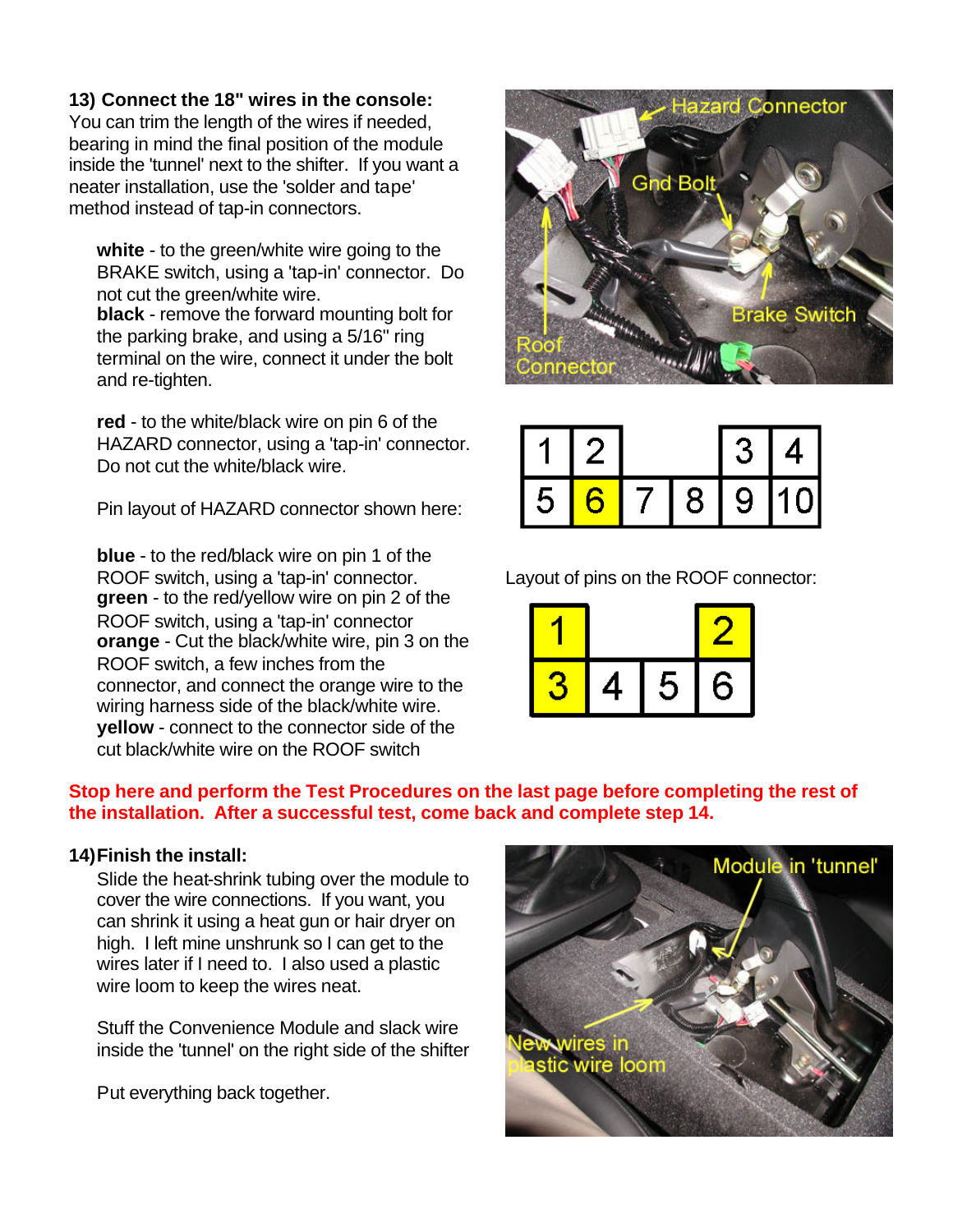# **Test Procedures**

The installation is almost finished. But before you put everything back together you should conduct a few tests to make sure nothing is wired wrong. Pay attention here, you could fry the module if the wiring is not correct.

## **1) Put fuse 49 back in the under-dash fuse block.**

- **2) Turn the ignition key to the full "ON" position**, wait a second or two, then turn it off again.
	- **a)** If the dash lights go OFF when you turn the ignition off, continue testing with step 4.
	- **b)** If the dash stays lit up, **TURN THE KEY BACK ON IMMEDIATELY** and remove fuse 49 again. Once fuse 49 is removed, turn the ignition key to OFF and go to step 3 for troubleshooting.

**3) Troubleshooting** - Something is wired wrong and the Convenience Module is powering the entire ignition circuit for the car, instead of just the window and top circuits, and it can't handle it. Usually this means:

**a)** you connected the 6' green wire to the wrong end of the green/black wire on C502, or

**b)** the orange and yellow wires to the Roof switch are reversed.

Check the above 2 areas for correct wiring. If you can't find your mistake, put the green/black wire in C502 back to stock (with the mating wire connector you installed), put the ROOF switch black/white wire back to stock, and contact me for assistance. With these two connections back to stock the car will operate fine, but the Convenience Module will be disconnected from all power.

## **4) Test the remainder of the installation for proper operation:**

- **a)** Sit in the driver's seat and turn the ignition ON.
- **b)** Pull the parking brake handle UP.
- **c)** Verify the ROOF button operates the convertible top. If the trunk pops when you pull the ROOF switch back, your connection to the BRAKE switch is bad. Check it out. Make sure the white wire from module (terminal 5) has a good connection to the green/white wire on the brake switch.
- **d)** With the ignition still ON, put the parking brake DOWN, and make sure the passenger door is LOCKED and the driver's door is UN-LOCKED.
- **e)** Pull the ROOF button back it should pop the trunk. If not, you have a bad connection to either the TRUNK wire from Convenience Module (terminal 7 black 6' wire) to pin 4 (black/yellow) on C501. Or, the ROOF down switch, module terminal 2 (blue) to pin 3 (red/blk) on the ROOF switch.
- **f)** Push the ROOF switch forward and hold for 3 seconds. The passenger door should unlock. If it does not, check your connection from module terminal 8 (white wire) going to pin 3, white wire on C502, and your connection from module terminal 4 (green wire) to ROOF switch pin 2 red/yellow wire.
- **g)** Now turn the ignition OFF and take out the key. Make sure the trunk pop, passenger door unlock, windows, and convertible top operate for about a minute. After 2 minutes, these functions shuould no longer operate.